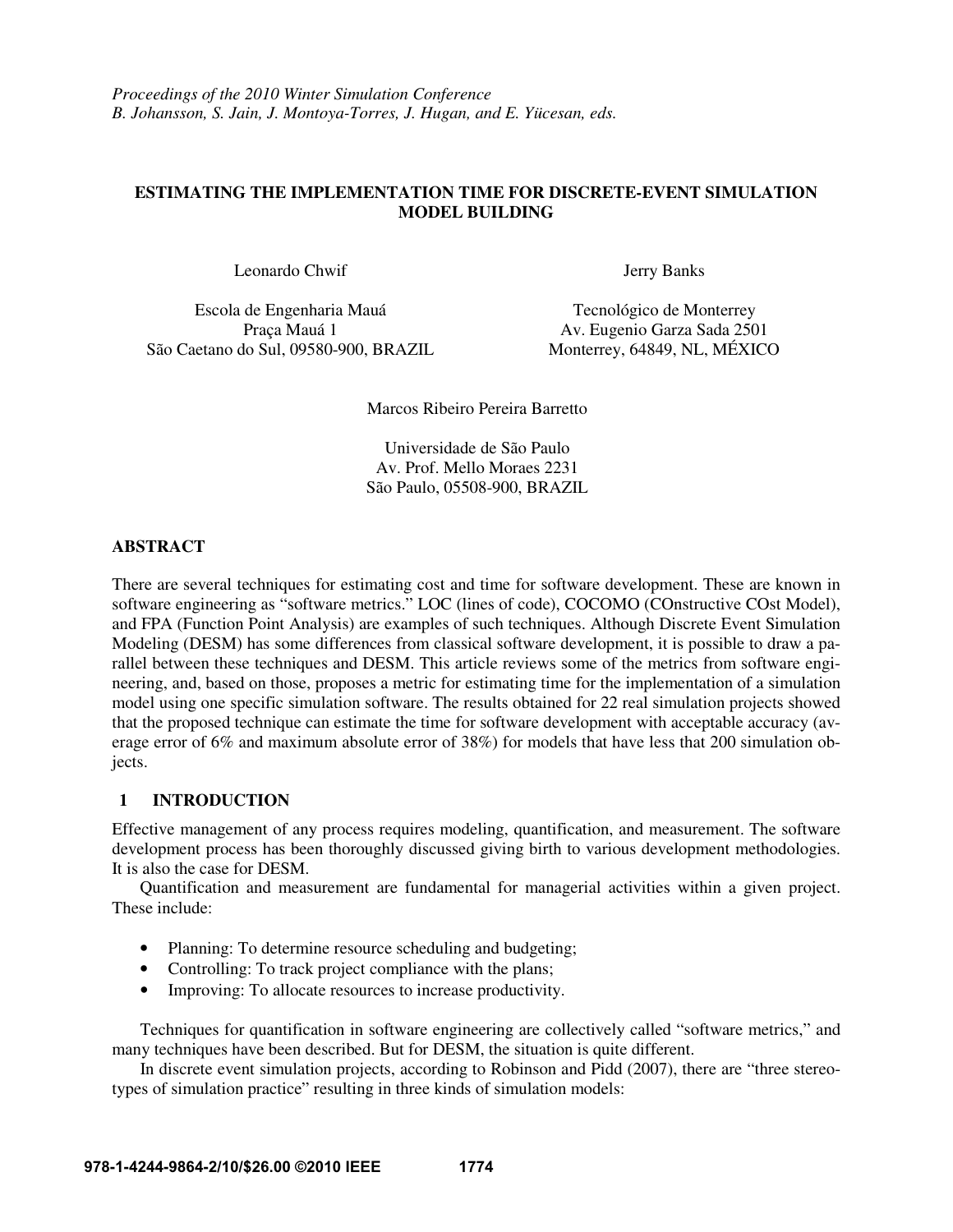- Type I: Models treated with the software engineering approach. This refers to simulation models built using formal approaches. Such models are developed by relatively large teams, rather than by an individual. Model specification is normally separated from model coding and documentation standards are rigidly enforced. Generally, military simulation models can be classified into this category. This kind of model is often built using conventional programming languages such as Ada or Java. Typical development time is measured in years.
- Type II: Models for organization change. This category includes models developed to address real world problems, often in management science or industrial engineering. Visual interactive modeling systems (VIMS), like simulation software, are frequently used. The majority of manufacturing models lie within this category. Generally they are developed by an individual. Typically, the development time is several weeks.
- Type III: Models for facilitation, also known as "quick and dirty simulation." These models are constructed for problem understanding rather than for answering specific questions. The models could be built with the aid of VIMS. Due to the simplicity of these models, the development cycle lasts but a few days.

For Type I models, it is possible to directly apply software metrics as in conventional software engineering. For Types II and III models there are no formal methods available.

This article develops a discrete-event simulation model metric to evaluate the time to implement a simulation model in a specific VIMS, Simul8. This simulation software was chosen because of the available implementation-time data, although the method can be applied to other VIMS.

This article is organized as follows: Section 2 reviews some metrics for classical software development. Only those considered relevant to the present work are discussed. Section 3 shows how this can be extended to evaluate the development time of Types II or III models, creating a generic model metric for these types. Section 4 tests the model with a database of size 22 in order to find parameter estimates. Finally section 5 concludes this work.

# **2 REVIEW OF SOFTWARE METRICS**

The scale is a fundamental problem when defining a metric. Scales are defined with a special purpose in mind and can be classified (Conte 1986) as:

- Nominal scales consisting of categories of similar objects. A scale can be defined in terms of groups. Examples are data-oriented programs, embedded software and system software;
- Ordinal scales providing a ranking of objects. A scale in this sense may classify projects into small, medium and large.
- Interval scales defining meaningful differences although ratios may not be necessarily significant. For instance, a student that scores 100 on a test is better than a student that scores 50, although not necessarily twice as good;
- Ratio scales are used when ratios are meaningful. For instance, a house with  $200 \text{ m}^2$  is twice as big as a  $100 \text{ m}^2$  house.

The current state of software metrics is not very satisfactory, despite the large number of proposed metrics. They lack one or both of two important attributes: A sound theoretical basis and statistically significant experimental validation.

As a theoretical basis, Weyuker's nine properties (Weyuker 1998) is perhaps the most important result. Simply stated his properties are:

1. There are at least two programs with different measures. This property may seem somewhat simple but it states that any candidate to be a metric must be non-trivial.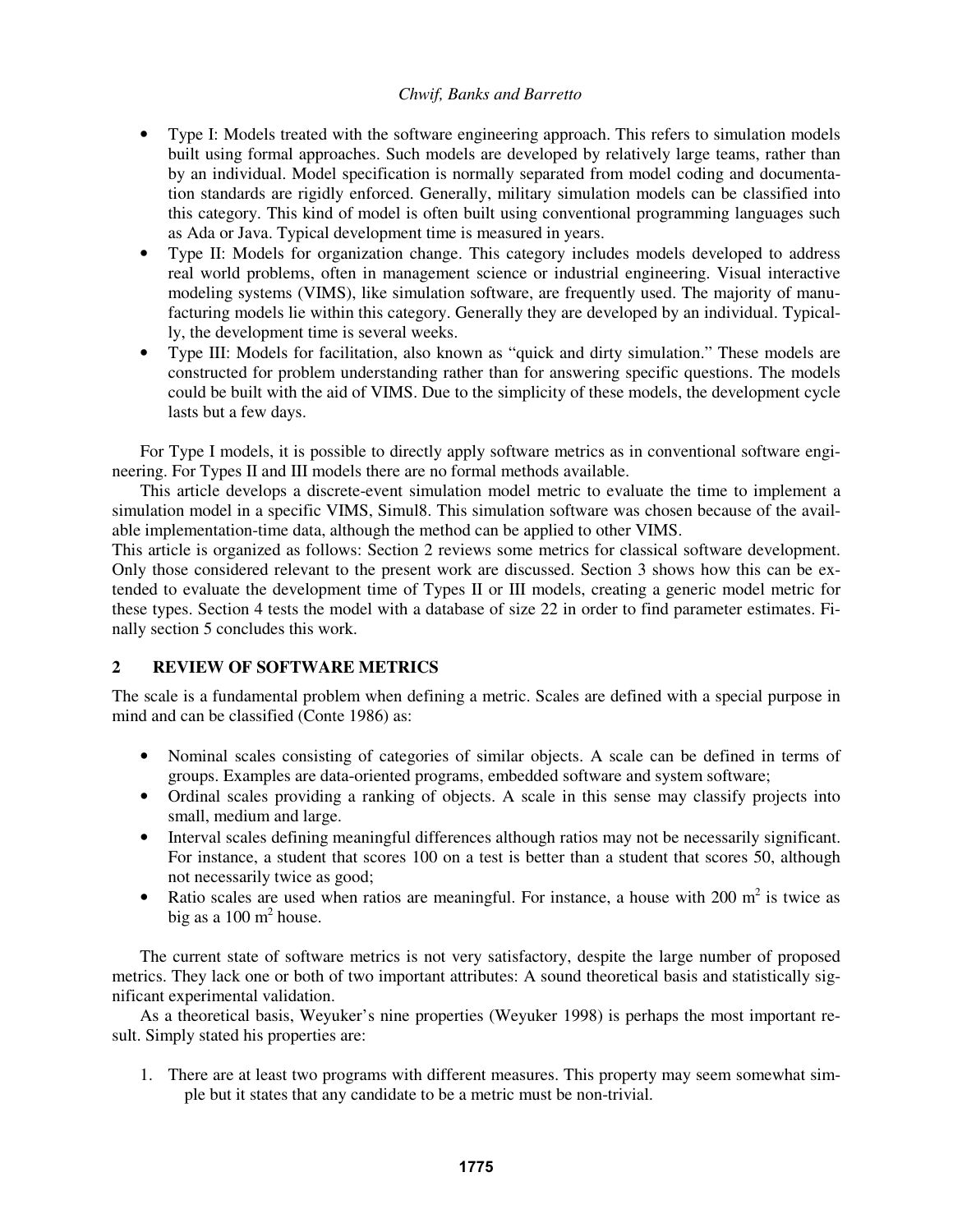- 2. There are a limited number of programs of the same size.
- 3. There may be two distinct programs with the same size.
- 4. There may be two distinct programs with the same functionality but with different sizes.
- 5. Any metric must be monotonic, in the sense that adding functionality to a program will increase program size.
- 6. Equally (or different) complex prologues affect the code that follows in differing ways.
- 7. Changing the order of program statements affects program complexity.
- 8. Changing variable names must not change program complexity.
- 9. A combination of programs may be more complex than each part.

Although current techniques frequently fail in satisfying Weyuker's nine properties, metrics are increasingly used in the software industry.

Software metrics may be classified into:

- Product metrics, which measure the software as a product at any stage of its development, measuring attributes such as size, complexity, reliability, and maintainability;
- Process metrics, which measure software development process attributes, such as overall development time, effort and productivity.

Most product metrics techniques focus on software size, as an attempt to see software as an asset, just as a building becomes a part of a company's financial statement. Also, size measurement can be used to determine the overall effort to develop or maintain software within an average productivity level. Therefore, a general relation is

$$
Effort = Size*Productivity
$$
 (1)

Size may be physical, as in LOC (lines of code), discussed in (McGary 2002). It can also be functional, as in the FPA-Function Points Analysis (IFPUG 2004) or COSMIC (COSMIC 2007), among other methods known as Functional Size Measurement (FSM). Despite criticism largely reviewed in Jørgensen (2007), FPA is currently the ISO 24750 standard and is an industry best practice.

Using equation (1) to estimate effort is also subject to many criticisms as long as productivity is not a constant for all teams within a company and varies with team experience in a certain field of knowledge or technology (Card 2006).

As for process metrics, Putnam's and Halstead's models (Conte 1986) laid the basis for a more theoretical approach. However, probably the best known and documented model is COCOMO - Constructive Cost Model – (Boehm 1981), now COCOMO II (Boehm et al. 2000). COCOMO relates software size (in LOC) to project effort and overall duration, based on statistical analysis. It also demonstrates the scaling factor that affects large software projects. Effort and overall duration grow according to different ratios as project size increases. COCOMO also estimates effort and duration per project phase.

### **3 PROPOSED METRIC MODEL**

There are some differences between VIMS and a general programming language. Generally VIMS have pre-built objects with properties that enable the construction of simulation models without the need to write lines of codes. The model is built by adding objects and configuring parameters. However, in many cases, some dynamic characteristics cannot be determined only by the object's properties and some programming is required. In fact according to Banks and Gibson (1997): "…there is a point at which a graphical environment presents the user with more barriers than advantages. Creating and editing complex models with graphical tools often requires more time than creating and editing such models in a textbased environment. In fact, a no-programming graphical interface can lead the user into a trap. In an attempt to restrict the model building activity to what is supported by the GUI, the user may lose sight of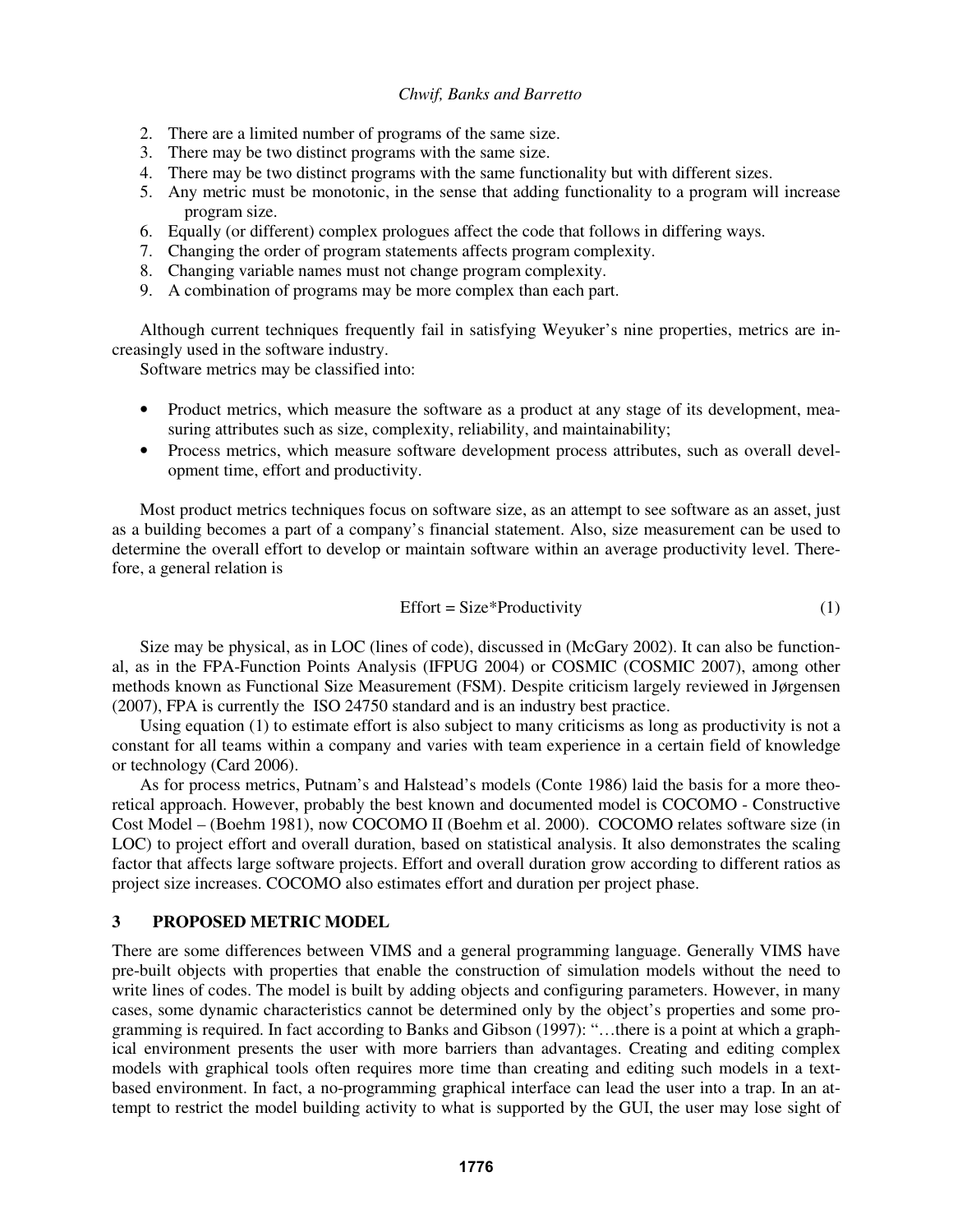the detail and logic needed in the model while attempting to fit the model to the software capabilities." To overcome this problem, VIMS generally offer some kind of programming language. Frequently, animation of the simulation model is also required to demonstrate model operation requiring some effort and time to change icons, import layouts, prepare the interface, etc. Hence, in the case of VIMS we claim that basically three factors affect the time and effort to implement a model:

- Simulation objects, i.e., the number and complexity of the parameters that need to be specified;
- Lines of code written;
- Graphics and animation level.

Each factor is demonstrated in what follows using Simul8 constructs. A similar procedure could be applied to any VIMS.

Simul8 has basically five simulation objects: Work Entry Point, Storage Bin, Work Center, Work Exit Point and Resource. Each object has its own properties. For instance, a Work Center has work center time, work center efficiency (either in % or MTBF/MTTR parameters), work center resources, etc. The routing in and routing out properties are also configured on the object interface. Figure 1 shows some Work Center properties. In this case the model was built only by adding the objects and configuring the parameters (filling in the blanks).



Figure 1: Work Center Properties in Simul8 Software.

Figure 2 shows a basic M/M/1 model. Note that in this case the model was built using Simul8 standard features only.

But, as indicated previously, there are models where some programming is required. Simul8 uses a proprietary language called Visual Logic. Consider an example having three processing stations (this example is provided with the Simul8 software). The first station is owned by Fred who processes the work and sends it to one of the two remaining stations (the one owned by Jack and the other owned by Mary). Figure 3 shows the structure of this model.

The model also requires that Fred send all goods to be processed to Jack, unless there are more than five items in Jack's queue. This requirement cannot be fulfilled by Work Center properties, and some programming is required. This is done by creating a label called MYROUTE that will be used in the routing out properties and some logic. This logic and the routing out condition of Fred's Work Center are depicted in Figure 4.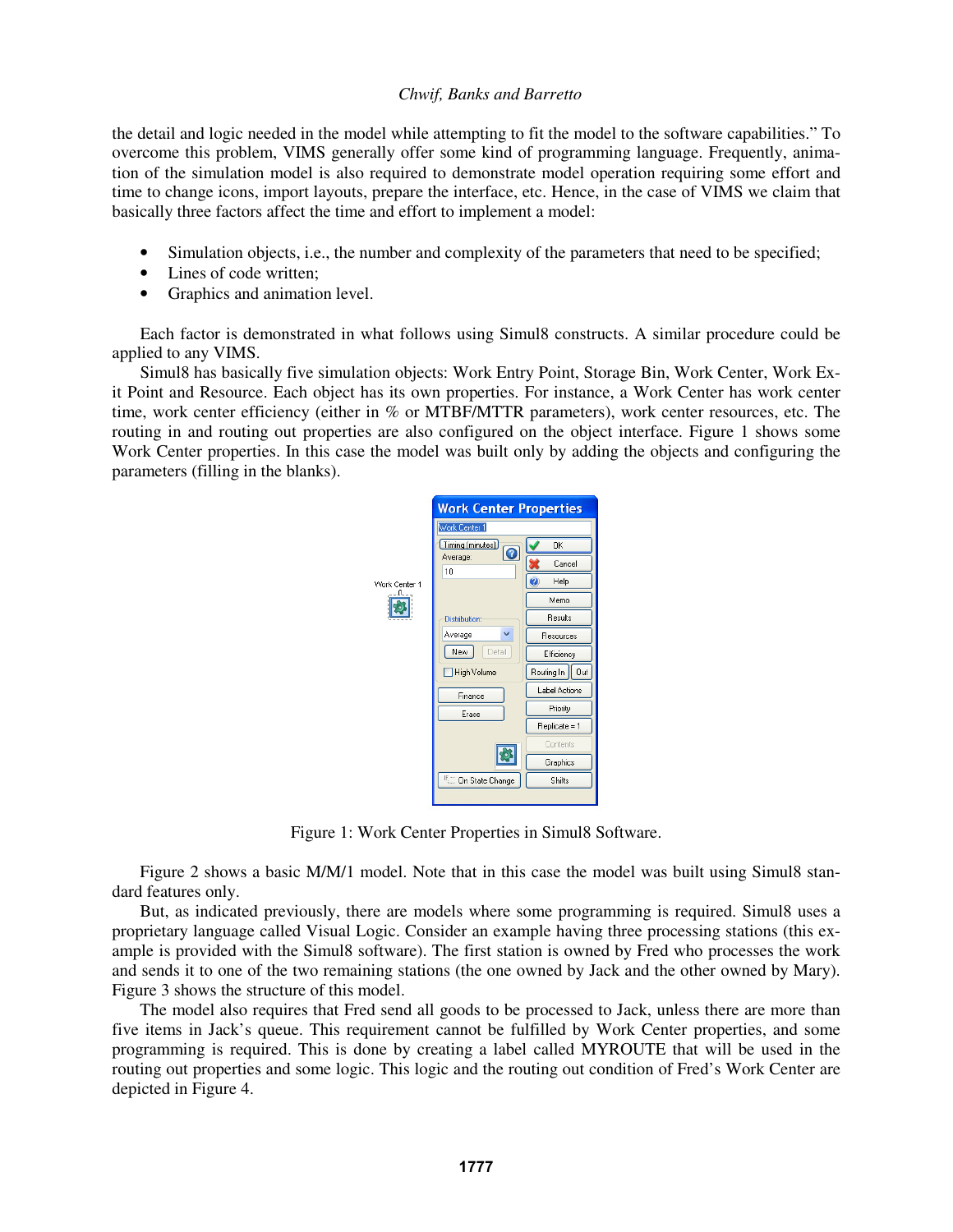

Figure 2: M/M/1 Model



Figure 3: Structure of Fred's, Jack's and Mary's Model

Another factor that affects the model development time is the graphical/animation complexity. Roughly, graphical complexity can be classified into three levels. These three levels are considered for 2- D modeling. For 3-D modeling the number of levels can be increased.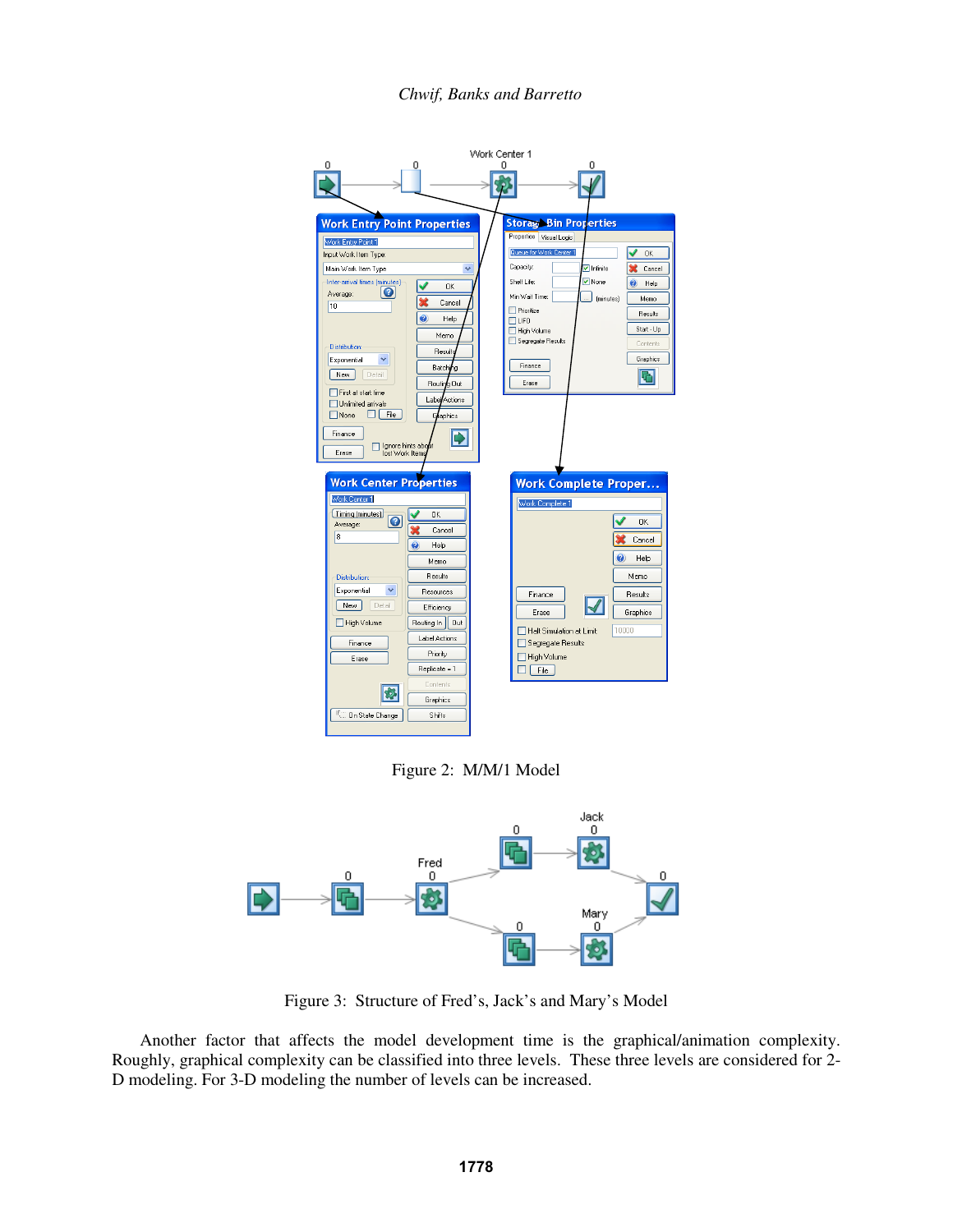- Basic level (1), when standard graphics provided by the software are enough. There is no change of the basic icons.
- Medium level (2), when using customized icons (either built or from the Icon Library) and changing the background by adding layouts and writing messages to the screen and legends. There could be also the addition of dynamic tables and special purpose graphs.
- Complex level (3), when animation is obtained by using nonstandard graphic objects to mimic the behavior. An instance is given by a bridge crane (generally an additional piece of logic is necessary to handle the animation).

|                                                                                                                                                                   |                                                                                                                 | <b>SIMUL8 Visual Logic: Fred Action Log</b>                                                                                                                                                                                                                                                                                                                          |                                                  |  |  |  |  |
|-------------------------------------------------------------------------------------------------------------------------------------------------------------------|-----------------------------------------------------------------------------------------------------------------|----------------------------------------------------------------------------------------------------------------------------------------------------------------------------------------------------------------------------------------------------------------------------------------------------------------------------------------------------------------------|--------------------------------------------------|--|--|--|--|
| All Visual Logic                                                                                                                                                  |                                                                                                                 |                                                                                                                                                                                                                                                                                                                                                                      |                                                  |  |  |  |  |
|                                                                                                                                                                   | EI-HELSE                                                                                                        | 日一 Fred Action Logic<br>$\boxdot$ : IF Queue for Jack.Count Contents $>5$<br>$-$ SET MYROUTE = 2<br>$-$ SET MYROUTE = 1                                                                                                                                                                                                                                              |                                                  |  |  |  |  |
| <b>Work Center Properties</b><br>Fred<br>Timing (minutes)<br>o<br>Average:<br>10<br>Std Dev:<br>25<br>Distribution<br>Normal<br>v<br>Detail<br>New<br>High Volume | nx<br><b>Close</b><br>$\omega$<br>Help<br>Memo<br>Reside<br>Resources<br>Efficiency<br>Routing In<br><b>Out</b> | <b>Routing Out From:</b><br>Discipline<br>Add<br><b>Bencve</b><br>To:<br>V Ignore Blocked Routes<br>1: Queue for Jack<br>ś<br>C Circulate<br>2: Queue for Mary<br><b>O</b> Uniform<br>$\sigma$<br>$\omega$<br><b>O</b> Percent<br>O Priority<br>$\odot$ Label<br>Detail<br>Shortest Queue<br><b>O</b> Passive<br>O Jobs Mattix<br>$=100$<br>O Cucle Matrix<br>Detail | <b>FK</b><br>Eldon<br>Help<br>Travel<br>Place At |  |  |  |  |
| Finance<br>Erase<br>鄧<br><b>On State Change</b>                                                                                                                   | Label Actions<br>Priority<br>Replicate = 1<br>Contents<br>Graphins<br>Shifts                                    | Batching<br>List of all Labels in this simulation<br><b>MYROUTE</b>                                                                                                                                                                                                                                                                                                  | More >><br>nĸ.<br>Cancel<br>Help<br>Properties   |  |  |  |  |

Figure 4: Visual Logic and Configuration of Routing Out at Jack's Station

Figure 5 shows an example of each category. Figure 5(a) shows a model with standard icons. Figure 5(b) shows objects with customized images (drawn or imported by the library), and Figure 5(c) shows a model with a bridge and crane animation.

In order to develop the metric model, some assumptions were made:

- The metric model will estimate the development time at the implementation phase. Therefore, it will not consider either the time to develop the conceptual model, or the time for analysis. However the time for model verification is included.
- The model should be developed by one experienced modeler in the VIMS chosen (in this article, Simul8). Nevertheless a similar approach could be used in other VIMS.

The development time will be a function of the number of objects, the number of lines of codes and the graphics complexity. For the sake of simplification the time to construct each object will be considered the same despite the level of the information detail of the model (this is a point to be refined in future work). This may be considered a simplistic or a "reductionist" approach, since several other variables (like skill, modeler abilities, nature of the problem, etc.) may have an impact on the implementation time, and in this model they are not considered. However, we are adopting in this work an "evolutionary strategy" and since this is one of the first attempts in the literature to estimate discrete-event simulation model implementation time, it is clear that this procedure can be and will be improved over time.

In this article, we approach the development time by using a non-linear equation (equation 2). Looking at Equation 2, we can see that second and the third terms are linear, so the development time is pro-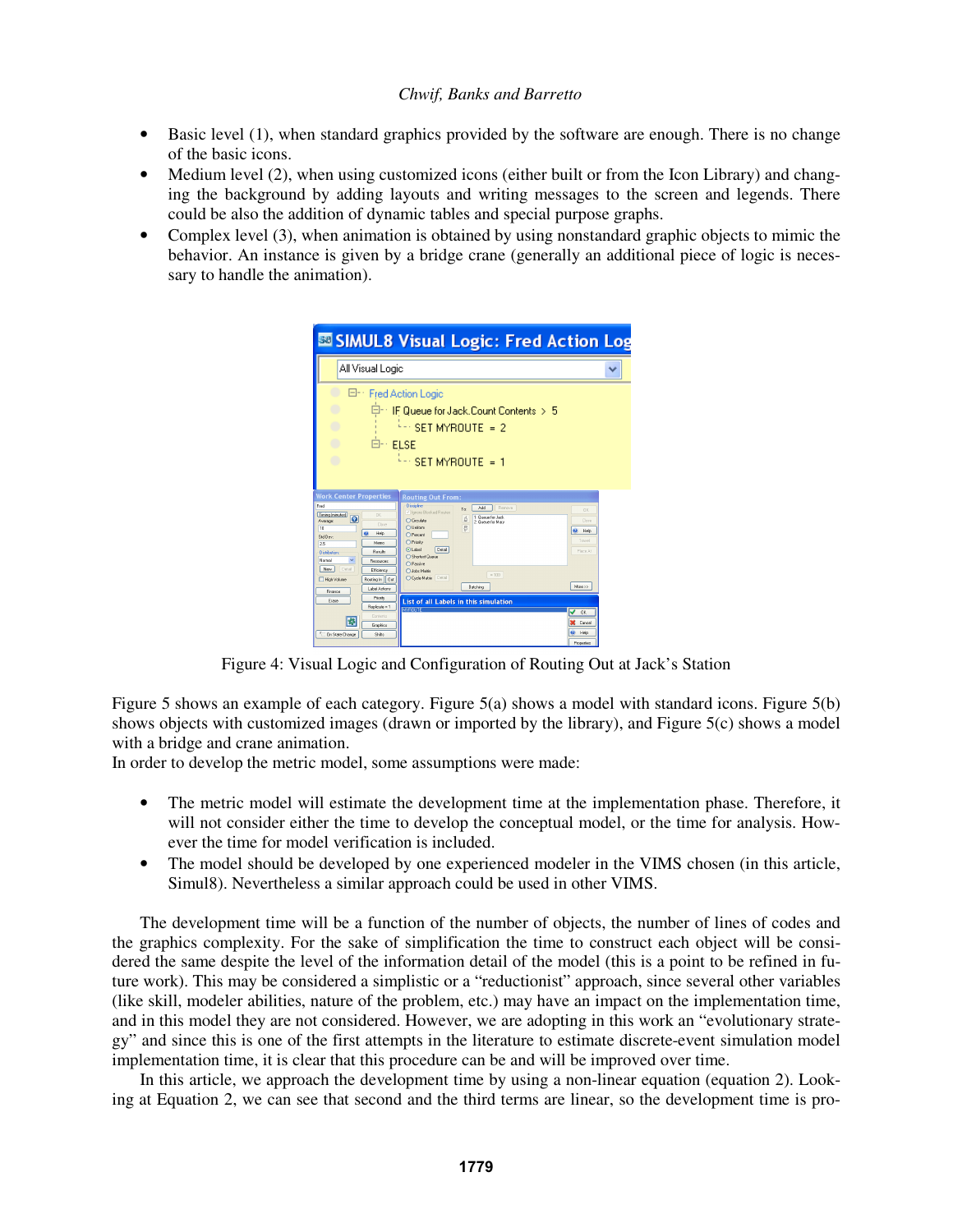portional to the number of simulation objects and the number of lines of code. The first term is non-linear. The reason is that the time to develop a model at a given level of graphical complexity is related to the number of objects. As the number of objects in a model increases, more time is required to develop the graphical aspects. Some graphics are not directly related to the objects (e.g. "on screen charts"), but that does not require a major part of the software development time.

$$
T = k_1 \times O \times G + k_2 O + k_3 \times L
$$
  
\nwhere  
\n*T* is the effort in hours  
\n*O* is the number of simulation objects  
\n*L* is the number of lines of codes  
\n*G* is the model's graphics complexity level (1,2 or 3)

By analogy to COCOMO, from now on this model will be called COTIM-DES (Constructive Time Model for Discrete Event Simulation).



Figure 5: Example of Models with Different Graphical Complexity; (a) Basic, (b) Medium, (c) Complex.

### **4 REGRESSION ANALYSIS**

A non-linear regression analysis was performed on the data set formed by the first 10 projects, depicted in Table 1 (Data Set 1). Then, after obtaining the correlation model, it was tested against two additional sets of data. Data Set 2 came from Projects 11 to 15 that are from models developed by the same modeler that conducted the projects making up Data Set 1. Data Set 3 was based on Projects 16 to 22 completed by others modelers.

The regression using Data Set 1 only resulted in estimating Equation 3 as follows: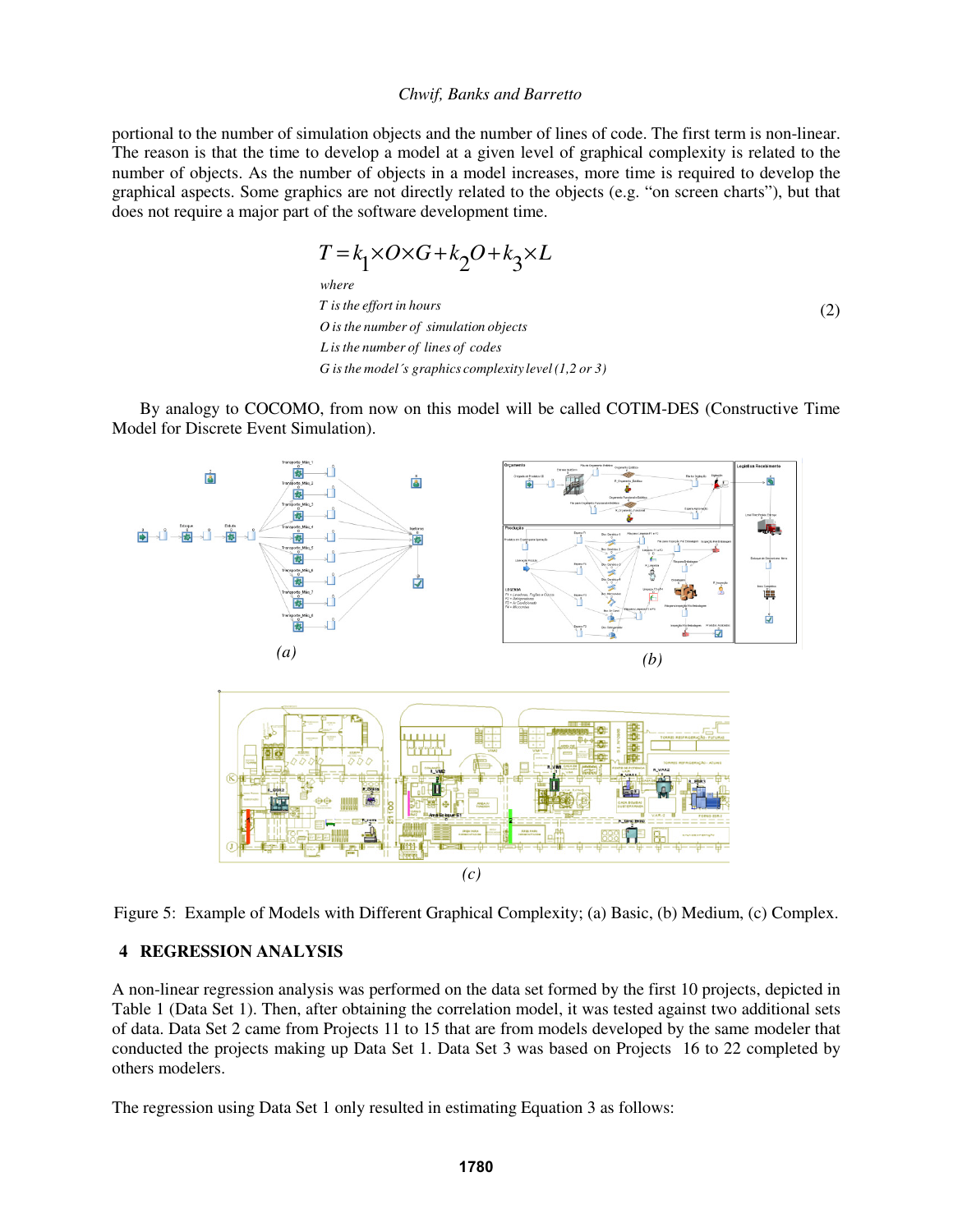$$
T(hours) = 0.041 \times O \times G + 0.107 \times O + 0.053 \times L
$$
\n<sup>(3)</sup>

The model provided a correlation coefficient of 97%. Then, the model was tested with data from Data Sets 2 and 3, generating the results shown in Tables 2a and 2b.

|                         |      |       |                         | Real Develop. Time |
|-------------------------|------|-------|-------------------------|--------------------|
| Project                 | O    | L     | G                       | (hrs)              |
| 1                       | 30   | 27    | $\mathbf{1}$            | 5                  |
| $\overline{\mathbf{c}}$ | 27   | 67    | 2                       | 9                  |
| $\overline{\mathbf{3}}$ | 44   | 88    | $\mathbf{1}$            | 17                 |
| $\overline{4}$          | 92   | 327   | 2                       | 49                 |
| 5                       | 61   | 386   | $\mathfrak{Z}$          | 50                 |
| 6                       | 67   | 427   | 2                       | 27                 |
| 7                       | 395  | 451   | $\mathfrak{Z}$          | 113                |
| 8                       | 176  | 909   | 3                       | 86                 |
| 9                       | 53   | 401   | 1                       | 21                 |
| 10                      | 100  | 500   | 1                       | 40                 |
| 11                      | 70   | 580   | $\overline{2}$          | 36                 |
| 12                      | 92   | 181   | $\overline{c}$          | 25                 |
| 13                      | 198  | 258   | $\mathbf{1}$            | 35                 |
| 14                      | 73   | 33    | $\overline{c}$          | 15                 |
| 15                      | 77   | 905   | $\overline{c}$          | 50                 |
| 16                      | 106  | 3750  | $\overline{3}$          | 213                |
| 17                      | 56   | 3000  | $\overline{3}$          | 128                |
| 18                      | 1451 | 11000 | $\overline{c}$          | 1020               |
| 19                      | 550  | 10800 | $\overline{\mathbf{3}}$ | 456                |
| 20                      | 90   | 2600  | $\overline{c}$          | 252                |
| 21                      | 250  | 4945  | $\overline{\mathbf{3}}$ | 441                |
| 22                      | 900  | 4750  | $\overline{2}$          | 258                |
|                         |      |       |                         |                    |

Table 1: Values of O, L and G and Development Time for Each Project

As can be seen from Tables 2a and 2b, in some cases the relative error became higher that 50% (for Projects 19 and 22). By looking at the root causes of these errors, it is seen that the errors occur when the models are large (expressed in terms of the number of objects). By ordering all the data in terms of the number of objects (X axis), and plotting the real and estimated data depicted in Figure 6 (where the Yaxis is hours), we see that for model size higher than 200 objects the regression loses its predictive power.

| Table 2a: Using Dataset 2 |           |           |           | Table 2b: Using Dataset 3 |      |        |        |           |           |
|---------------------------|-----------|-----------|-----------|---------------------------|------|--------|--------|-----------|-----------|
|                           | Real      | Model     |           |                           |      | Real   | Model  |           |           |
| Proj                      | $T$ (hrs) | $T$ (hrs) | Error     | Error $%$                 | Proj | T(hrs) | T(hrs) | Error     | Error $%$ |
| 11                        | 36        | 44        | 8.1       | 18%                       | 16   | 213    | 224    | 11.0      | $5\%$     |
| 12                        | 25        | 27        | 2.0       | $8\%$                     | 17   | 128    | 172    | 44.7      | 35%       |
| 13                        | 35        | 43        | 8.0       | $19\%$                    | 18   | 1020   | 859    | $-161.1$  | $-16\%$   |
| 14                        | 15        | 16        | 0.6       | $4\%$                     | 19   | 456    | 700    | 244.2     | 54%       |
| 15                        | 50        | 63        | 12.6      | 20%                       | 20   | 252    | 155    | $-96.9$   | $-38%$    |
|                           |           |           | Avg Error | 14%                       | 21   | 441    | 320    | $-120.8$  | $-27%$    |
|                           |           |           | Max Error | 20%                       | 22   | 258    | 423    | 164.7     | 64%       |
|                           |           |           | Min Error | $4\%$                     |      |        |        | Avg Error | 11%       |
|                           |           |           |           |                           |      |        |        | Max Error | 64%       |
|                           |           |           |           |                           |      |        |        | Min Error | $-38%$    |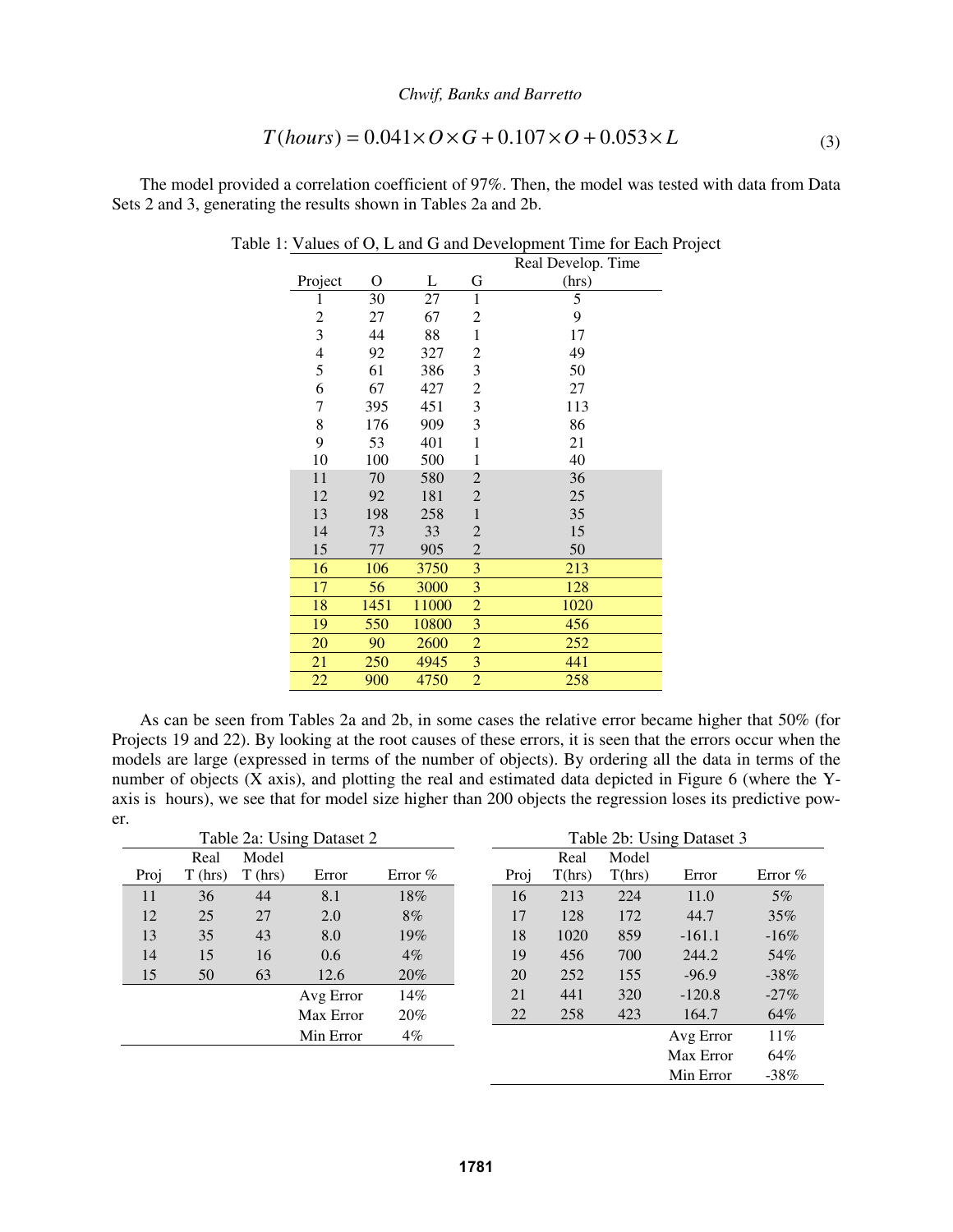If we eliminate the models with 200 and more objects we obtain an average, maximum and minimum error of 6%, 39% and –34%, respectively, decreasing the standard deviation of the previous case (using Data Sets 1, 2, and 3). This pattern (non-linearity of simulation development time as the size of model increases) was discussed by Minamihara and Miyake (2004). Figure 7, taken from their work, depicts this situation (the X-axis is model complexity and the Y-axis is analyst-hours to develop a model), with some real data points.

The author's interpretation is that as the model becomes more complex and grows in size, the time to locate and edit objects, and the validation time grows extensively in a nonlinear fashion.

Another point to consider is whether the time to develop a model is sensitive to the modeler. Recall that Datasets 2 and 3 are from different modelers, so one interesting issue is to evaluate this relationship. Since we dropped the cases that have more than 200 simulation objects, the remaining data do not provide a sufficient sample size to show if this correlation exists or not. Nevertheless, taking the outliers from Data Set 3, we find that the average, maximum and minimum error are respectively  $1\%$ ,  $35\%$  and  $-38\%$ . showing that the averages and standard deviation look like the results from Data Set 2. As we continue our investigation into this area, we will search for more cases to confirm that the modeler does or does not make a difference.



Figure 6: Comparison (real and estimated) using Data Sets 1, 2, and 3



Model Complexity – Number of Objects

Figure 7: Time requested to develop a model versus model complexity (adapted from Minamihara and Miyake 2004).

According to the correlation matrix in Table 3, the number of objects is the dominant factor that affects the time estimate. Table 3 indicates, however, that the number of lines of code and graphical complexity are also important. One can argue that the values for Levels 1, 2 and 3 are not indicative of the real differences between the graphical complexities. Thus, Level 2 might not be twice as complex as a Level 1, and so on. Other values such as 1, 3 and 9 were tried, but the regression analysis showed no further improvement. It seems that what is important is to have a difference, not exactly its values, because the regression will take into account the input-output relations. For the precision obtained and the number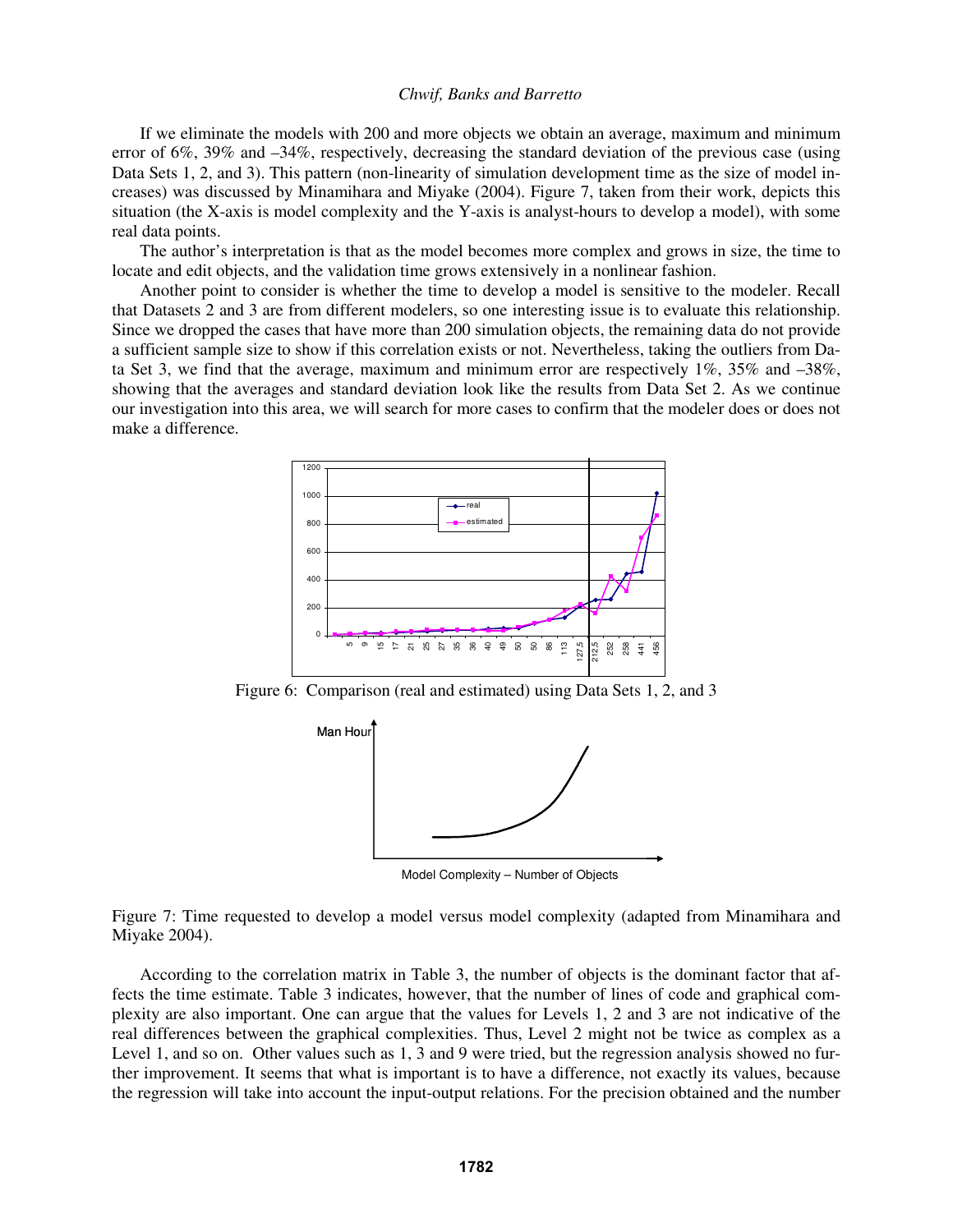of samples considered, we claim that the scale 1, 2 and 3 is sufficient for this analysis (we would not have more precision if we look for more complex methodologies of graphical evaluation). For further understanding, a larger sample is needed. Nevertheless, the study of a better evaluation of graphical complexity is still under investigation.

| Table 3: Correlation Matrix |          |       |       |       |  |  |
|-----------------------------|----------|-------|-------|-------|--|--|
|                             | $\Omega$ | Ι.    | G     | Т     |  |  |
| ∩                           | 1.000    | 0.476 | 0.583 | 0.918 |  |  |
| L                           | 0.476    | 1.000 | 0.531 | 0.705 |  |  |
| G                           | 0.583    | 0.531 | 1.000 | 0.759 |  |  |
| т                           | 0.918    | 0.705 | 0.759 | 1.000 |  |  |

#### **5 CONCLUSIONS AND FUTURE WORK**

In this paper, we proposed a metric to evaluate the time to implement a simulation model. This metric can be applied for models categorized as Types II and III, since there are no formal methods to estimate the development time. We took a sample of 22 real life projects and the regression model showed a correlation coefficient of 97% for Data Set 1. However, it is clear to the authors that the proposed metric must be refined, mainly to investigate the nature of the factors that drive the development of simulation models, in order to make more precise estimates when only a small amount of real data is available early in the development cycle.

Nevertheless, paraphrasing the great statistician George E.P. Box, "All models are wrong, but some are useful." It is better to have a model than to have nothing at all. As more data is generated the model will be updated and hopefully greater accuracy will be achieved. Another point of refinement is to consider the non-linearity of larger models.

 Table 5 summarizes a comparison of software metric techniques discussed in this paper, which indicates some directions for further improvements. However, since we are focusing our work on Types II and III models in which one person is usually the model builder, the main point is to obtain the time to implement a model. Therefore the goal of COTIM-DES is to measure time, but not effort, as indicated in Table 5.

The proposed metric has been evaluated for only one VIMS (Simul8). As stated in Table 5 (Team), another limitation of COTIM-DES is that it only accounts for one level of model building proficiency. So it has to be tested to see how different levels of proficiency will impact the outcome. Therefore, more research should be done in this respect.

Regarding the criteria whether the method correctly captures algorithmic complexity is not clear if the algorithmic complexity of simulation, represented by the number of lines of code (parameter L) is correctly captured. There could be a highly complex algorithm with few lines of code. A complex scheduling algorithm, for example, is harder to implement than simply using a FIFO policy. So in the future we can think of a robust measure that involves other considerations of the code like the presence of loops, "ifs," recursions, etc. Again, more research should be done in this regard.

In the future, we are planning to link the COTIM-DES method to a technique for specifying a conceptual model. The idea is to evaluate the effort of the implementation using COTIM-DES by means of a conceptual simulation model (According to Robinson (2004), a conceptual simulation model is "a nonsoftware specific description of the simulation model that is to be developed describing the objectives, inputs, outputs, assumptions and simplifications of the model"). In this case we will propose a methodology to derive the parameters O, L and G directly from the conceptual simulation model.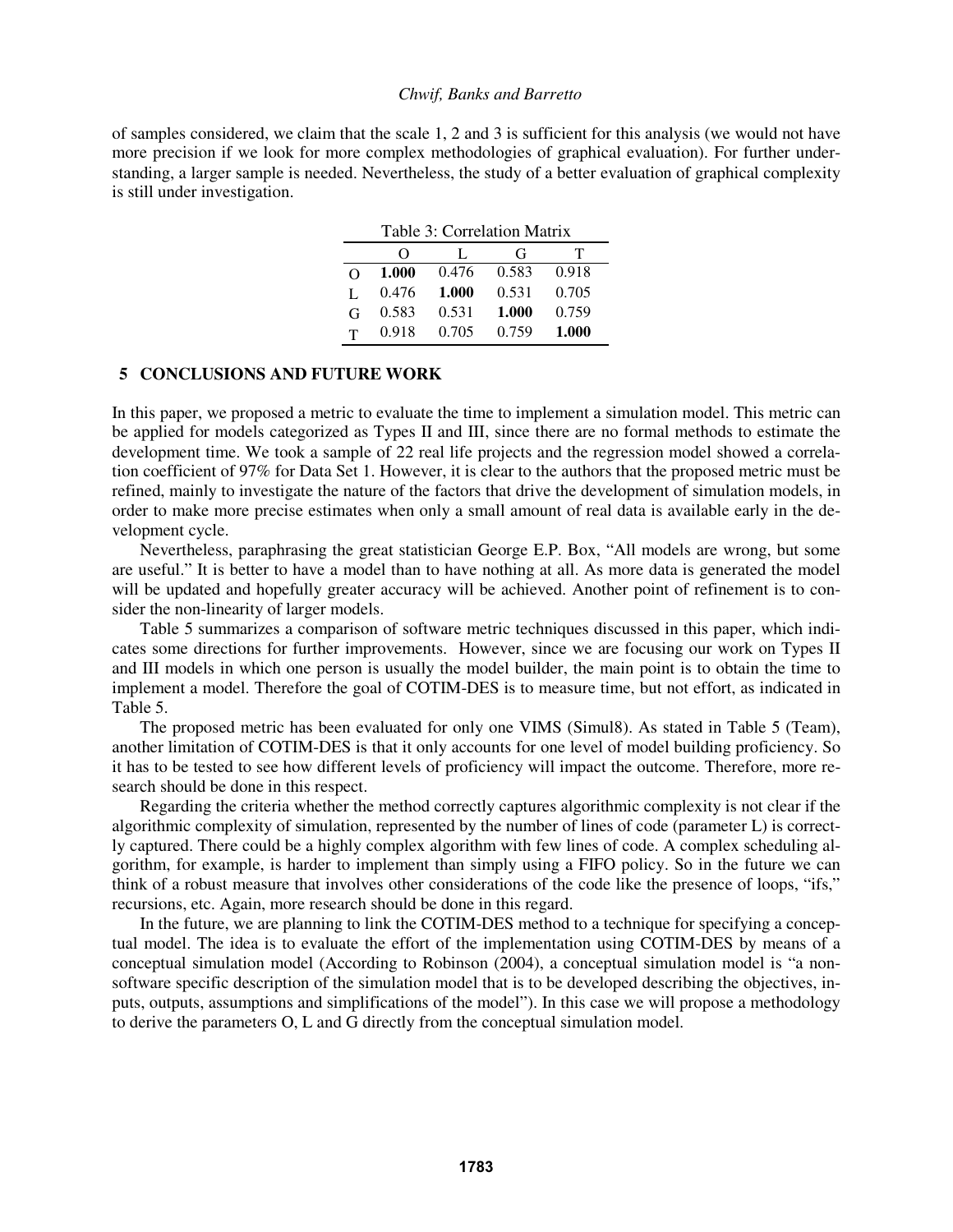|                        | <b>COTIM-DES</b>   | COCOMO                 | FSM (FPA,COSMIC,         |
|------------------------|--------------------|------------------------|--------------------------|
|                        |                    |                        | <b>NESMA</b> )           |
| Goal                   | Horizon estima-    | Effort and horizon es- | Size, convertible to ef- |
|                        | tion (only one re- | timation               | fort and                 |
|                        | source)            |                        | horizon through prod-    |
|                        |                    |                        | uctivity                 |
| Technology dependency  | Tested with only   | Technology indepen-    | Technology indepen-      |
|                        | one VIMS           | dent                   | dent                     |
| Applicability          | Rough estimate     | Two models, one dur-   | NESMA applicable         |
|                        | during proposal,   | ing proposal, another  | during                   |
|                        | refined estimation | after design           | proposal, others after   |
|                        | after detailed re- |                        | detailed requirements    |
|                        | quirements         |                        |                          |
| Size limitation        | N <sub>0</sub>     | N <sub>o</sub>         | In FPA and NESMA,        |
|                        |                    |                        | maximum size is li-      |
|                        |                    |                        | mited, given a desired   |
|                        |                    |                        | functionality but not in |
|                        |                    |                        | <b>COSMIC</b>            |
| Team                   | Only one modeler   | Can take into account  | Indirectly taken into    |
|                        | (fixed productivi- | team cohesion and      | account through prod-    |
|                        |                    | training               | uctivity                 |
| Algorithmic complexity | Captured some-     | Captured in terms of   | No, in general; ad-      |
|                        | what in terms of   | <b>LOCS</b>            | justed FPA supposes a    |
|                        | <b>LOCS</b>        |                        | fixed complexity         |

Table 5: A Brief Comparison between Metrics.

## **AKNOWLEDGMENTS**

The authors would like to thank Kenneth Doole at Simul8 and Chris Milligan at Visual8 for providing Data Set 3 for this study.

### **REFERENCES**

- Banks, J. and R. Gibson. 1997. Simulation modeling: Some programming required. *IIE Solutions*, February.
- Boehm, B. 1981. *Software Engineering Economics*, Prentice Hall.
- Boehm, B. et al. 2000. *Software Cost Estimation with COCOMO II*. Prentice Hall.
- Card, D. 2006. The challenge of productivity measurement. In *Software Quality Conference*, Available via < http://www.compaid.com/caiinternet/ezine/card-prod.pdf> [accessed March 2, 2010].
- Chemiavsky, J. C. and C. H. Smith. 1991. On Weyuker´s Axioms for Software Complexity Measures. *IEEE Transactions on Software Engineering*, Vol. 17 No. 6, June.
- Conte, S. D., H. E Dunsmore, and V.Y Shen. 1986. *Software Engineering Metrics and Models*. Benjamin/Cumming.
- COSMIC. 2007. *COSMIC Functional Size Measurement Method*. COSMIC.
- IFPUG. 2004. *Function Point Counting Practices Manual.* IFPUG.
- Jørgensen, M and M. A. Shepperd, 2007. Systematic Review of Software Development Cost Estimation Studies. *IEEE Transactions on Software Engineering*, 33:1:33-53.